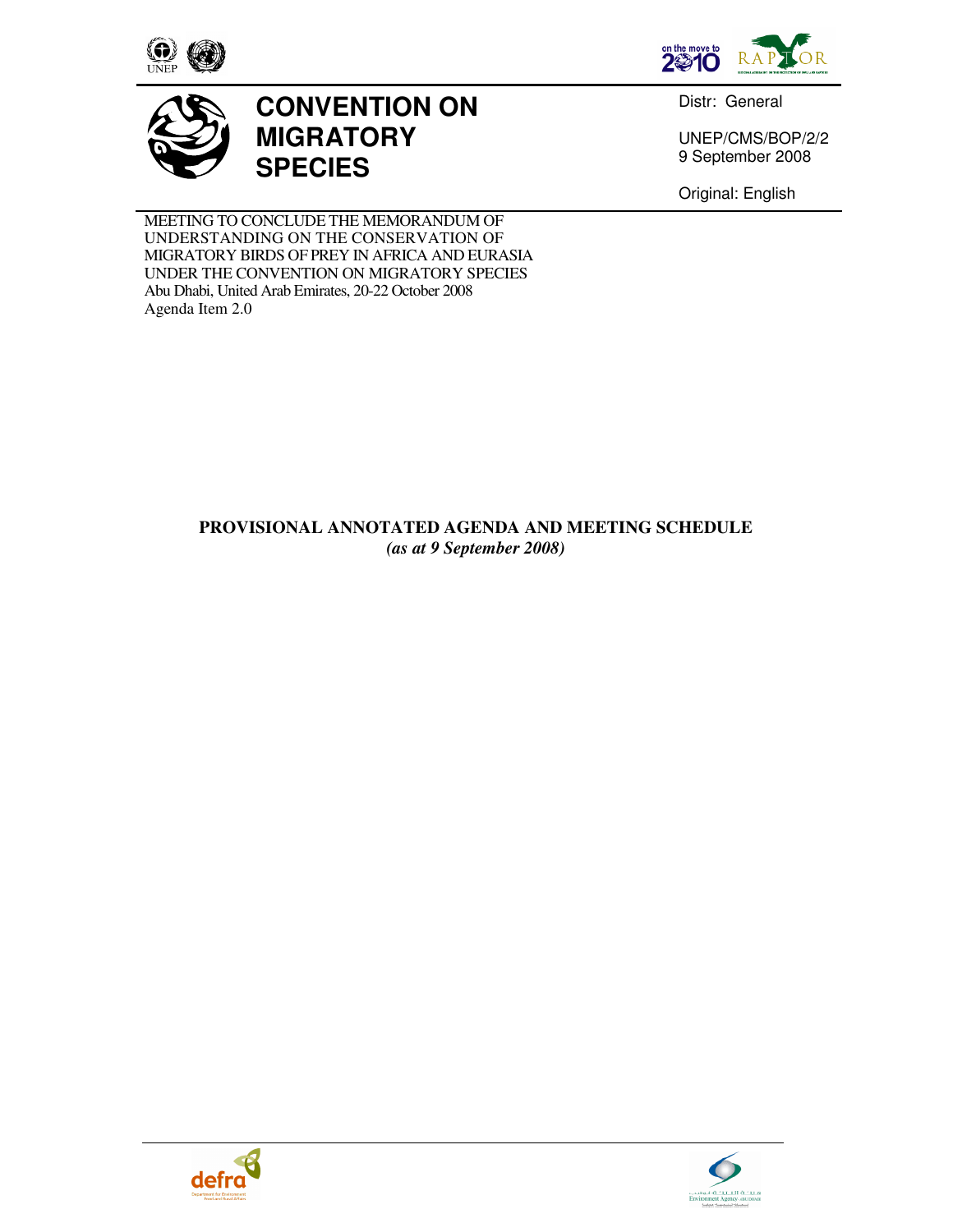## **MEETING TO CONCLUDE THE MEMORANDUM OF UNDERSTANDING ON THE CONSERVATION OF MIGRATORY BIRDS OF PREY IN AFRICA AND EURASIA UNDER THE CONVENTION OF MIGRATORY SPECIES**

## **Abu Dhabi, UAE, 20-22 October 2008**

## **PROVISIONAL ANNOTATED AGENDA AND MEETING SCHEDULE** *(as at 9 September 2008)*

| Date/Time                     | <b>Agenda items and Activities</b>                   | <b>Documents</b>   | <b>Annotations</b>                                                                                                                                                                                                                                                                                                     |
|-------------------------------|------------------------------------------------------|--------------------|------------------------------------------------------------------------------------------------------------------------------------------------------------------------------------------------------------------------------------------------------------------------------------------------------------------------|
| <b>Sunday 19 October</b>      |                                                      |                    |                                                                                                                                                                                                                                                                                                                        |
|                               |                                                      |                    |                                                                                                                                                                                                                                                                                                                        |
| All day:                      | <b>Arrival of participants</b>                       |                    | Organisers will pick up participants from the airport to their<br>hotels                                                                                                                                                                                                                                               |
| 15:00-18:30                   | <b>Registration</b>                                  |                    | Conference venue:<br>Rotana<br>Beach<br>Hotel<br>Towers<br><b>Sheet</b><br>and<br>Fact<br>under:http://www.cms.int/bodies/meetings/regional/birdsofprey/Fact_Sheet_E.pdf                                                                                                                                               |
| 18:00-18:30                   | Heads of delegations meeting with CMS<br>Secretariat | UNEP/CMS/AEBOP/2/4 | The brief meeting will discuss the overall objectives, the<br>chairmanship of the meeting as well as other organisational<br>matters such as the need for and possible chairmanship of any<br>working groups.<br>Venue: Beach Rotana Hotel and Towers (the Conference<br>venue).                                       |
|                               |                                                      |                    |                                                                                                                                                                                                                                                                                                                        |
| <b>Monday 20 October</b>      |                                                      |                    |                                                                                                                                                                                                                                                                                                                        |
| $09:00 - 10:00$               | <b>Registration</b>                                  |                    | Delegates and participants who did not register yet and<br>participants arriving away from UAE.                                                                                                                                                                                                                        |
| <b>Morning</b><br>10:00-12:30 | Agenda items $1 - 7$                                 |                    |                                                                                                                                                                                                                                                                                                                        |
|                               |                                                      |                    |                                                                                                                                                                                                                                                                                                                        |
|                               | Welcoming remarks                                    |                    | The CMS Secretariat will open the meeting and invite remarks<br>from representatives of the Government of the United Arab<br>Emirates, the Environmental Agency - Abu Dhabi, as well as<br>the representative of UK as host of the first meeting on Birds<br>of Prey. CMS will also provide some introductory remarks. |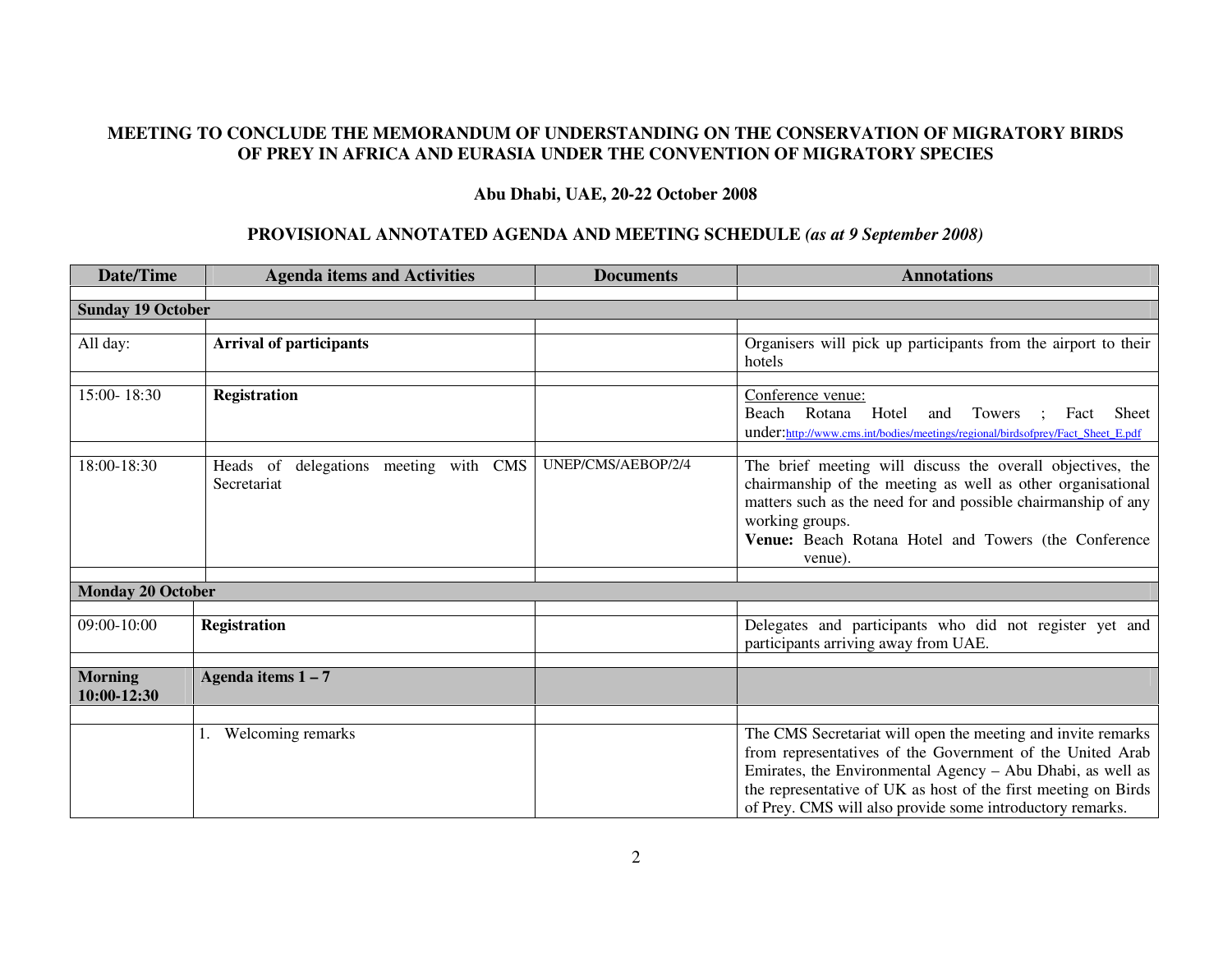| <b>Date/Time</b>                | <b>Agenda items and Activities</b>                                                             | <b>Documents</b>                                               | <b>Annotations</b>                                                                                                                                                                                                                                                 |
|---------------------------------|------------------------------------------------------------------------------------------------|----------------------------------------------------------------|--------------------------------------------------------------------------------------------------------------------------------------------------------------------------------------------------------------------------------------------------------------------|
|                                 |                                                                                                |                                                                |                                                                                                                                                                                                                                                                    |
|                                 | <b>Coffee break</b>                                                                            |                                                                |                                                                                                                                                                                                                                                                    |
|                                 |                                                                                                |                                                                |                                                                                                                                                                                                                                                                    |
|                                 | 2. Adoption of the Agenda and<br>Meeting<br>Schedule                                           | UNEP/CMS/AEBOP/2/1<br>UNEP/CMS/AEBOP/2/2<br>UNEP/CMS/AEBOP/2/3 | The meeting is invited to review and agree or amend the<br>provisional agenda as well as the schedule of the meeting.<br>Provided rules of procedure and list of documents will be<br>introduced and agreed.                                                       |
|                                 |                                                                                                | UNEP/CMS/AEBOP/2/Inf/2                                         |                                                                                                                                                                                                                                                                    |
|                                 |                                                                                                |                                                                |                                                                                                                                                                                                                                                                    |
|                                 | <b>Election of Officers</b><br>3.                                                              |                                                                | Meeting Chair and Vice Chair will be elected.                                                                                                                                                                                                                      |
|                                 | Establishment of credentials Committee<br>4.                                                   |                                                                | A credentials Committee that will report periodically to the<br>meeting is elected. The Committee will review credentials of<br>representative of official delegations.                                                                                            |
|                                 |                                                                                                |                                                                |                                                                                                                                                                                                                                                                    |
|                                 | 5. Meeting Overview and Objectives                                                             | UNEP/CMS/AEBOP/2/4                                             | The Chair will invite the Secretariat to report on progress<br>made in the inter-session since the first meeting held in Loch<br>Lomond, Scotland, UK. The meeting will be briefed on the<br>present objectives and main pending issues that need<br>finalisation. |
|                                 |                                                                                                |                                                                |                                                                                                                                                                                                                                                                    |
|                                 | General overview on the final MOU $\&$ AP<br>6.                                                | UNEP/CMS/AEBOP/2/5                                             | The meeting will be informed on the main comments provided<br>as well as their incorporation in the final texts of the MoU $\&$<br>AP. The objective is the participants do focus on formally<br>concluding rather than further discussing substantives issues.    |
|                                 |                                                                                                |                                                                |                                                                                                                                                                                                                                                                    |
|                                 | Preliminary in-country reports: Presentation<br>7.<br>on Bird work with focus on BOP in UAE    |                                                                | The presentation will aim at highlighting achievements in<br>UAE in BOP as a case study for Asia.                                                                                                                                                                  |
|                                 |                                                                                                |                                                                |                                                                                                                                                                                                                                                                    |
|                                 | <b>Lunch break</b>                                                                             |                                                                |                                                                                                                                                                                                                                                                    |
| <b>Afternoon</b><br>14:00-18:00 | Agenda items $7 - 8$                                                                           |                                                                |                                                                                                                                                                                                                                                                    |
|                                 |                                                                                                |                                                                |                                                                                                                                                                                                                                                                    |
|                                 | Preliminary in-country reports: Presentation<br>7.<br>on Monitoring for and with BOP in Europe |                                                                | The presentation will aim at highlighting achievements in<br>UAE in BOP as a case study for Europe.                                                                                                                                                                |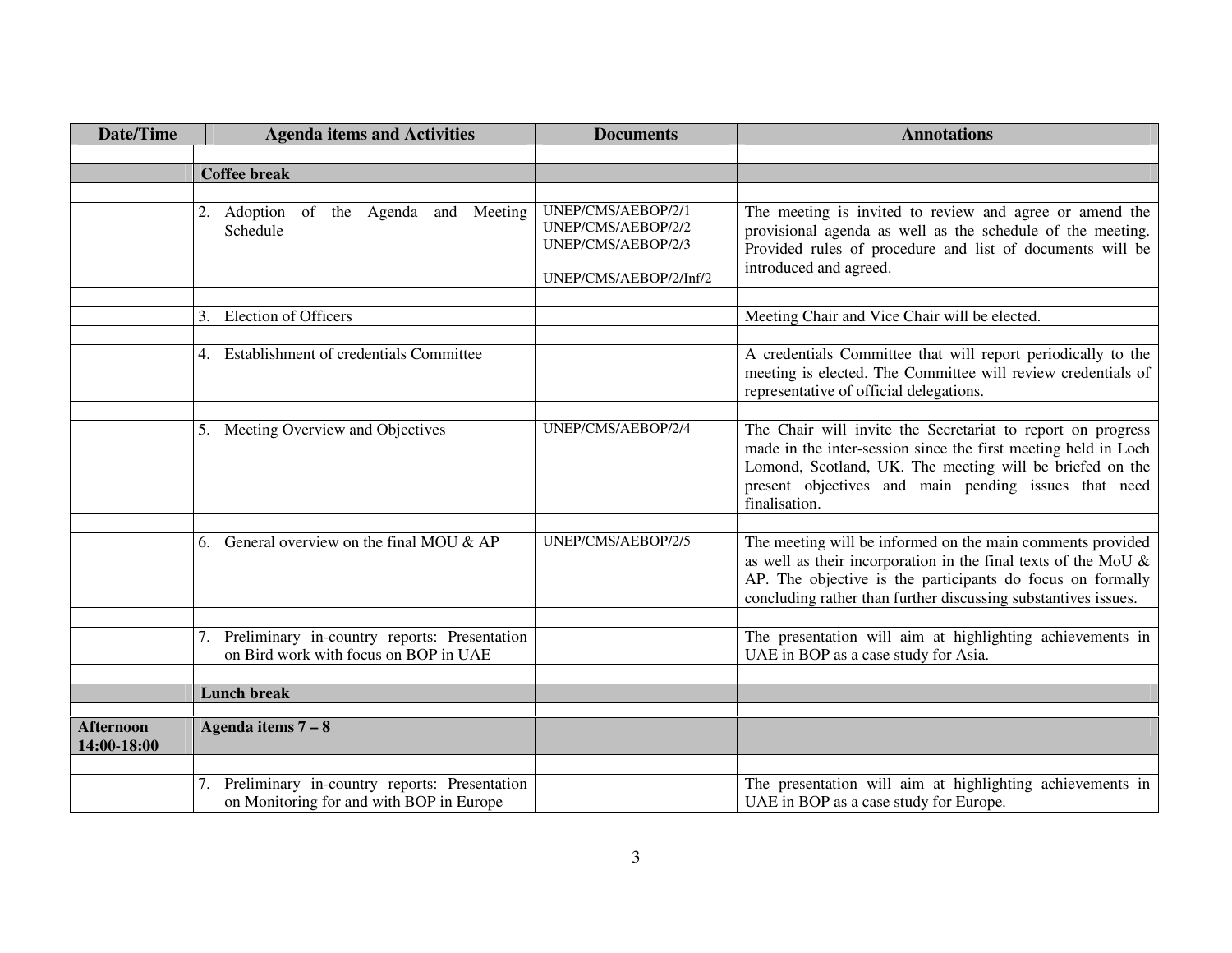| <b>Date/Time</b>              | <b>Agenda items and Activities</b>                                                                                      | <b>Documents</b>   | <b>Annotations</b>                                                                                                                                                                                                                                                                                                                           |
|-------------------------------|-------------------------------------------------------------------------------------------------------------------------|--------------------|----------------------------------------------------------------------------------------------------------------------------------------------------------------------------------------------------------------------------------------------------------------------------------------------------------------------------------------------|
|                               |                                                                                                                         |                    |                                                                                                                                                                                                                                                                                                                                              |
|                               | 8. Presentation of the report of the Inter-sessional<br>Working Group in financial matters and<br>discussion in plenary | UNEP/CMS/AEBOP/2/8 | The Chair of the inter-sessional WG in financial matters (UK)<br>will present the outcomes and recommendations of the group<br>to the meeting. The report will be posted in early September<br>2008 following its finalisation by the ISWG.                                                                                                  |
|                               |                                                                                                                         |                    |                                                                                                                                                                                                                                                                                                                                              |
|                               | <b>Coffee break</b>                                                                                                     |                    |                                                                                                                                                                                                                                                                                                                                              |
|                               | Discussion of the report of ISWG (cont'd)<br>8.                                                                         |                    |                                                                                                                                                                                                                                                                                                                                              |
|                               |                                                                                                                         |                    |                                                                                                                                                                                                                                                                                                                                              |
|                               | 8. Establishing ad hoc sub-Working Group(s) in<br>finance and Action Plan implementation                                |                    | When and if deemed necessary by the Meeting for specific<br>topics arising from the discussion, one or two ad hoc group(s)<br>will be established. The objective would be the finalisation of<br>supporting financial resources towards establishing a<br>Coordination Unit and implementing the work programme, in<br>relation with the AP. |
|                               | Report of the Credential's Committee<br>$\bullet$                                                                       |                    | A first update on valid credentials provided by the delegates<br>will be given to the meeting.                                                                                                                                                                                                                                               |
| 19:00-20:00                   | Reception                                                                                                               |                    | Reception offered by the Environmental Agency - ABU<br>DHABI (EAD) – Conference venue                                                                                                                                                                                                                                                        |
|                               |                                                                                                                         |                    |                                                                                                                                                                                                                                                                                                                                              |
| <b>Tuesday 21 October</b>     |                                                                                                                         |                    |                                                                                                                                                                                                                                                                                                                                              |
| <b>Morning</b><br>09:00-12:30 | Agenda items $8-9$                                                                                                      |                    |                                                                                                                                                                                                                                                                                                                                              |
|                               |                                                                                                                         |                    |                                                                                                                                                                                                                                                                                                                                              |
|                               | Ad hoc (or initial) WG (cont'd)<br>8.                                                                                   |                    | Continuation of the ad hoc sub-WG(s) or the initial ISWG                                                                                                                                                                                                                                                                                     |
|                               | <b>Coffee break</b>                                                                                                     |                    |                                                                                                                                                                                                                                                                                                                                              |
|                               |                                                                                                                         |                    |                                                                                                                                                                                                                                                                                                                                              |
|                               | 8. Adoption of the inter-sessional WG in<br>financial matters in plenary                                                | UNEP/CMS/AEBOP/2/8 | Expected outcome: final ISWG agreed by the meeting.                                                                                                                                                                                                                                                                                          |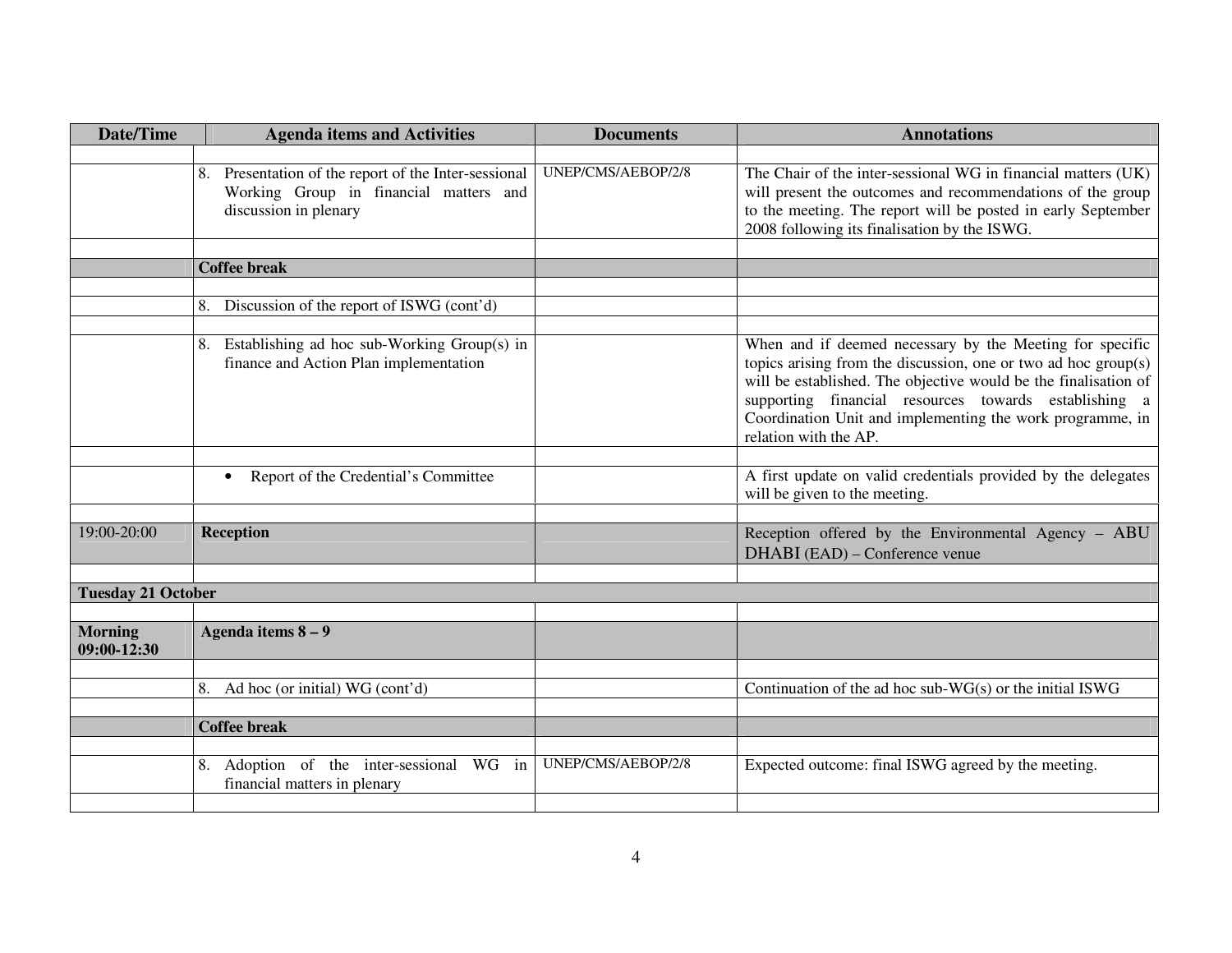| <b>Date/Time</b>                | <b>Agenda items and Activities</b>                                               | <b>Documents</b>    | <b>Annotations</b>                                                                                                                                                                                                                                                       |
|---------------------------------|----------------------------------------------------------------------------------|---------------------|--------------------------------------------------------------------------------------------------------------------------------------------------------------------------------------------------------------------------------------------------------------------------|
|                                 | Adoption of the final Action Plan text<br>9.                                     | UNEP/CMS/AEBOP/2/7  | The final AP text prepared by the Secretariat will be presented<br>to the meeting. The Chair will allow a brief formal discussion,<br>which does not debate on substantive issues. This is allowed<br>by the Chair in light of the outcomes of the ad hoc sub- $WG(s)$ . |
|                                 | Establishing an ad hoc drafting group for the<br>9.<br><b>Action Plan</b>        |                     | When and if deemed appropriate by the meeting. Otherwise<br>the Secretariat will finalise the draft for its conclusion by the<br>meeting.                                                                                                                                |
|                                 | • Report of the Credential's Committee                                           |                     | Second update on credentials.                                                                                                                                                                                                                                            |
|                                 | <b>Lunch break</b>                                                               |                     |                                                                                                                                                                                                                                                                          |
| <b>Afternoon</b><br>14:00-18:00 | Agenda items $7-9$                                                               |                     |                                                                                                                                                                                                                                                                          |
|                                 | 7. Preliminary in-country reports and statements<br>by delegates of range states |                     | In addition to the day 1 presentation for Asia & Europe, other<br>range states from Africa may wish to make statements and<br>comment on their strategies on BOP conservation. Brief<br>statements should clarify the will to sign the MoU at the extent<br>possible.    |
|                                 | Statements by observers and partners<br>7.                                       |                     | Observers may wish to make brief statements to the meeting<br>and focus on conservation activities, as well as their support to<br>the MoU.                                                                                                                              |
|                                 | <b>Coffee break</b>                                                              |                     |                                                                                                                                                                                                                                                                          |
|                                 | Conclusion of the final MoU text<br>9.                                           | UNEP/CMS/AEBOP/2/6  | The Chair will request from the meeting to conclude and agree<br>the final MoU text.                                                                                                                                                                                     |
|                                 | Conclusion of the final Action Plan text<br>9.                                   | UNEP/CMS/AEBOP/2/6  | The Chair will request from the meeting to conclude and agree<br>the final AP text.                                                                                                                                                                                      |
|                                 | Draft Meeting report (Final Act)<br>$\bullet$                                    | In-session document | The participants will be presented the draft report as a final act<br>to be adopted by the meeting.                                                                                                                                                                      |